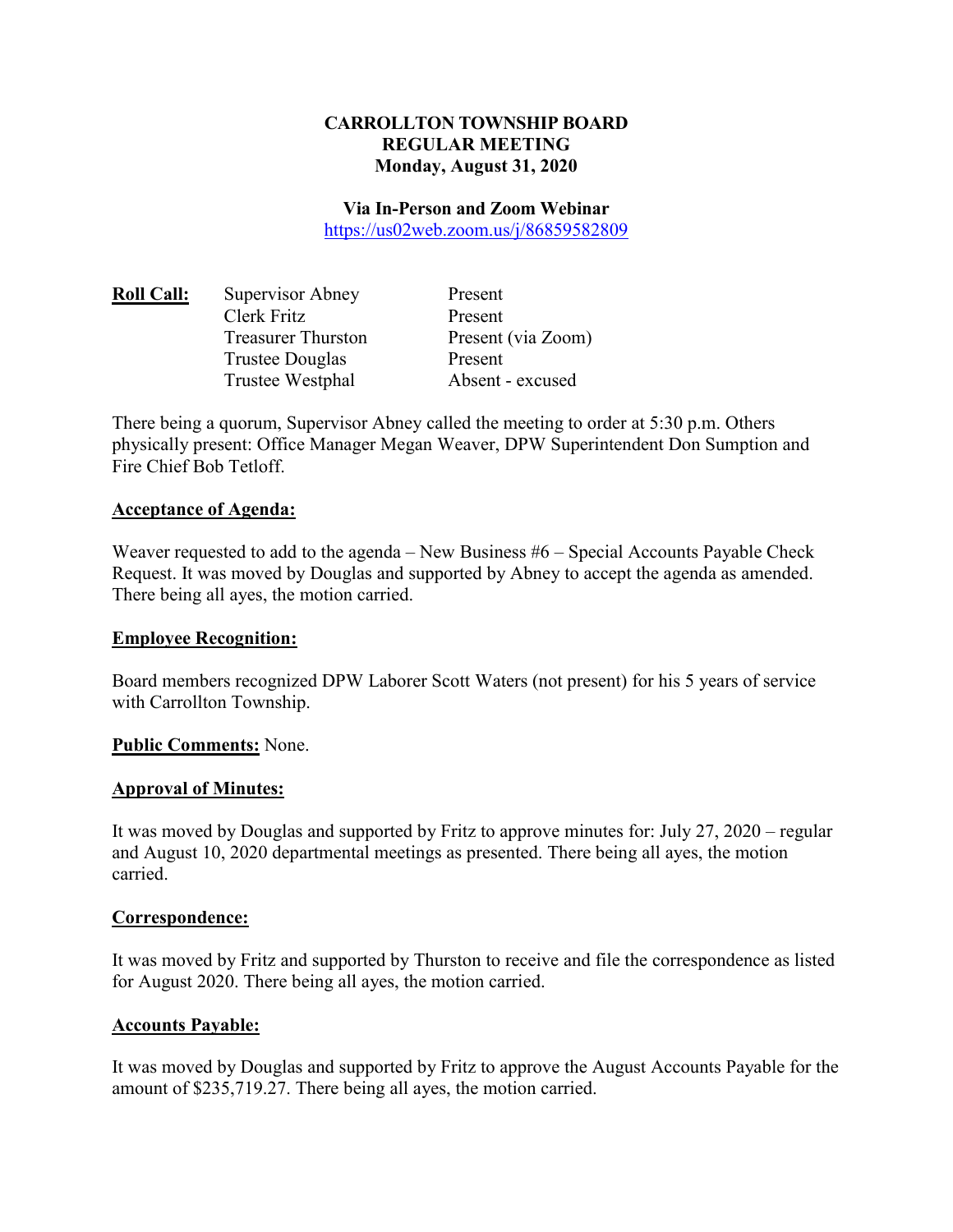## **Committee/Commission/Board Reports:**

It was moved by Abney and supported by Thurston to promote Cody Sweatland, Brendan McCommon, and Zachary Humble to the position of Firefighter. There being all ayes, the motion carried.

Discussion was held on the Code Enforcement report. Abney would like to see the amount of citations for grass cutting separated out on the totals page.

Sumption reported that the pavilion at Stoker Park had been repaired and painted. Unfortunately, someone painted graffiti on the pavilion soon afterwards; however, the DPW quickly covered it up by re-painting it.

Sumption informed the board that a dead tree had come down in front of Schustview Apartments on N. Michigan. The Saginaw County Road Commission had since taken down all of the dead trees in that area.

A total of 205 tires were collected at the Tire Drive held Saturday, August 22. The DPW delivered them to the Saginaw County Mosquito Abatement Commission the following Wednesday. Abney thanked all of those that volunteered.

Sumption stated that the plexiglass barriers were received earlier that day from the State of Michigan as part of the COVID-19 preparedness supplies for the August 4<sup>th</sup> Election. Obviously, they were not received in time and the DPW came up with a solution and made barriers for both precincts. It was moved by Douglas and supported by Abney to commend the Department of Public Works for providing what the State of Michigan did not provide, in order to protect both election workers and the voters from the spread of COVID-19 at the August 4 Election. There being all ayes, the motion carried.

# **Pending Business:**

Weaver stated that the Code Enforcement Officer was trying to setup a meeting with the property maintenance manager at Carrollton Center (Skyway Plaza) reference the ongoing long grass and other blight issues.

In reference to the blight issues that were presented by Mr. McKay at the last board meeting; both the camper and boat were removed at the residence across the street from the Township Office. Also, the parking ordinance that Mr. McKay was asking about was actually the ordinance that was put in place for Skyhaven Subdivision/Baylor Ct. allowing parking on only one side of the road. This was not a township-wide ordinance. Discussion followed.

Weaver reported that Oatten was still waiting for cost estimates from the Saginaw County Road Commission to use in the road millage project planning.

Sumption discussed the June 2021 deadline for the Water System Risk & Resilience Assessment. He reminded the board that Spicer Group had offered to team up with Brio Consulting to do the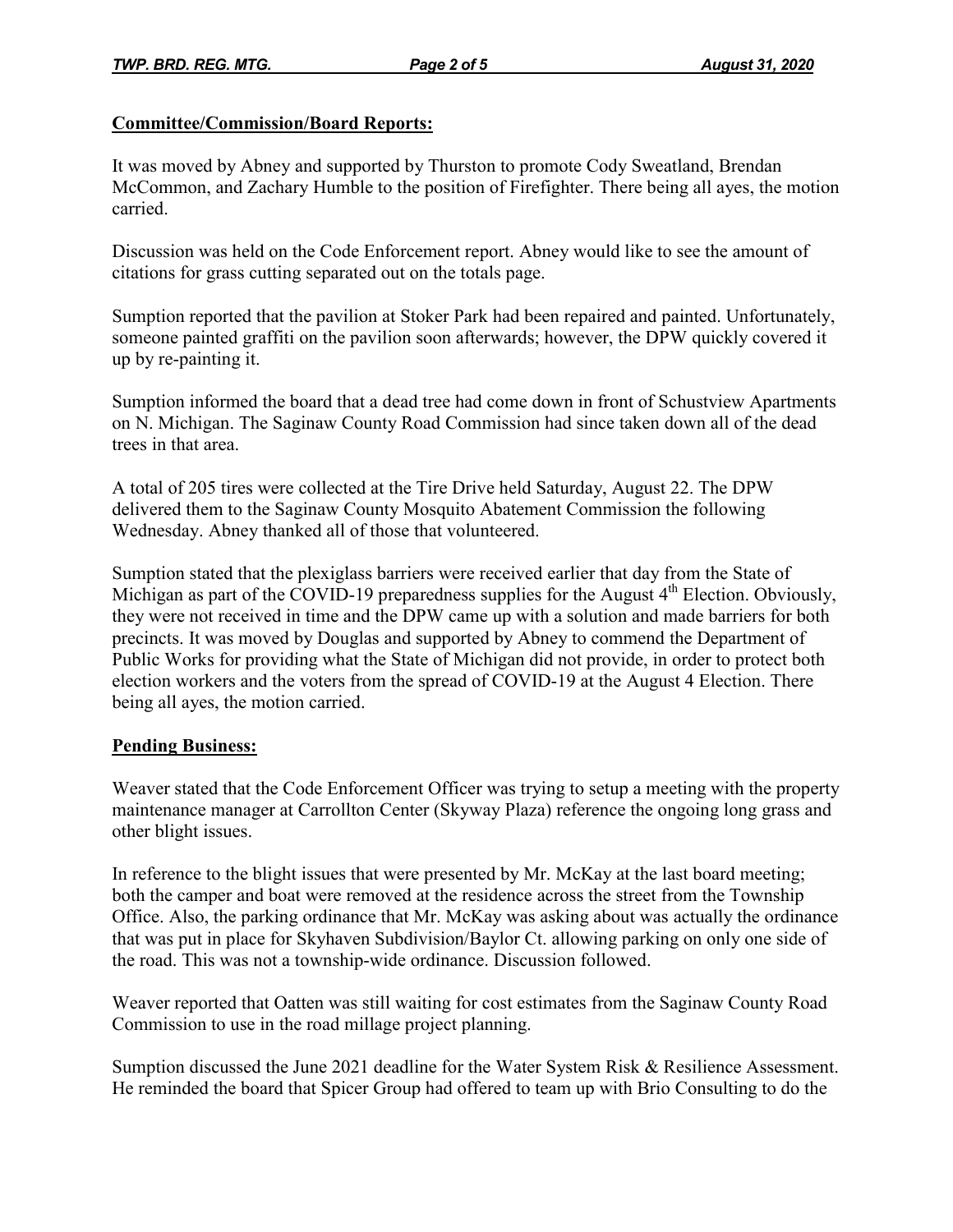required reports for Carrollton Township for the cost of \$35,000. Sumption, along with other neighboring DPW superintendents, attended a webinar that discussed the requirements. He felt that he could complete the project in-house and knew several other municipalities that were doing the same. Board members thanked Sumption for doing so.

### **New Business:**

Clerk Fritz opened the single sealed bid received for the land sale of 3500 Johnson. It was moved by Abney and supported by Douglas to award the bid for 3500 Johnson (PIN #11-12-4-05-1480- 000) to Bryan Dupuis in the amount of \$3,000 (copy attached). There being all ayes, the motion carried.

It was moved by Abney and supported by Thurston to approve the purchase of a Genesis 2 Radar Gun with dash mount for the Police Department in the amount of \$2,094.95. There being all ayes, the motion carried.

Weaver presented a proposed resolution and policy that would allow Carrollton Township to pay certain vendors by electronic transaction. Discussion followed.

It was moved by Abney and supported by Thurston to adopt Resolution #2020-08 Authorizing the Township to Utilize Electronic Transactions (copy attached).

| Roll call: | Abney    | Yes |
|------------|----------|-----|
|            | Thurston | Yes |
|            | Douglas  | Yes |
|            | Fritz    | Yes |

There being 4 ayes and 1 absence, the resolution was adopted.

It was moved by Douglas and supported by Abney to adopt Carrollton Township Policy Automated Clearing House (ACH) Arrangements and Electronic Transaction of Funds (copy attached). There being all ayes, the motion carried.

Much discussion was held on the Recreation Basketball Program. Weaver stated that registration usually starts in October and with Carrollton Public Schools deciding to do online learning only until November 1, 2020; maybe the Township should cancel the season since we won't have access to the gyms for practices and games. Douglas offered the suggestion to postpone the season as Governor Whitmer was scheduled to make an announcement about possibly opening up fitness centers and theaters after Labor Day. More discussion followed. It was board consensus to add the item to Pending Business and to monitor the COVID-19 pandemic and make a decision about the basketball season at a later date.

It was moved by Fritz and supported by Abney to authorize the payment by special check for the refunding of the fire withholding amount of \$13,058.00 for the demolition of 276 Grant. The check will not be issued until the building inspector approves the demolition site. There being all ayes, the motion carried.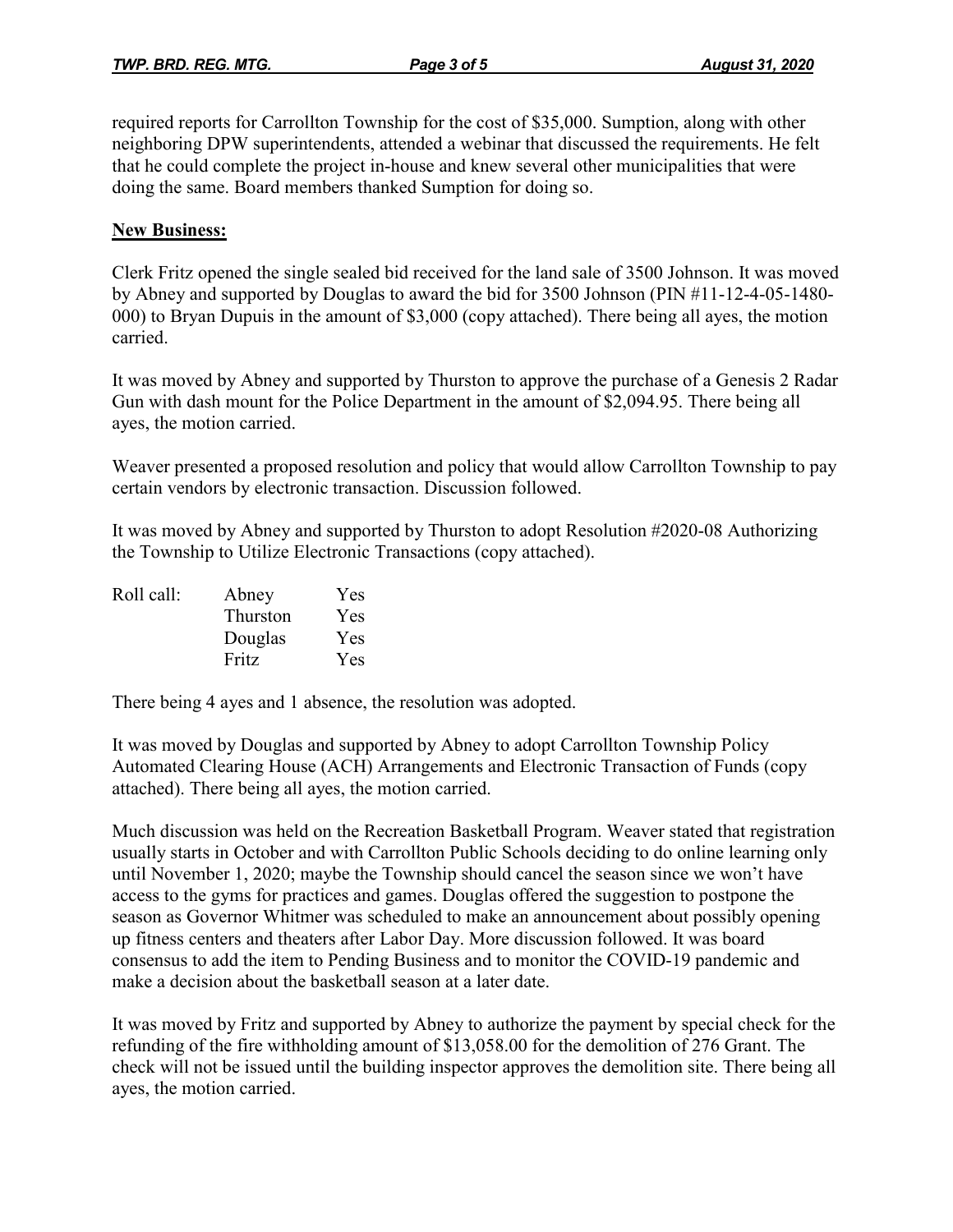# **Public Comments:**

Rose King, 3427 N. Michigan, asked if Halloween trick-or-treating was going to happen this year due to COVID-19. Response: the Township will continue to monitor and make a decision in the near future.

# **Director Comments/Updates:**

In absence of Oatten, Weaver informed the board that the leasing consultant for the cell tower lease had tried contacting Oatten and he returned the call; however, he did not connect with him before the meeting.

Weaver stated that Saginaw County would be holding a Census Event outside at the Township Office on Friday, September 11, 2020. She was still waiting for the specifics and would advertise it as soon as she gets a call back from County.

Weaver informed the board that the delinquent water/sewer accounts were at a total of approximately \$42,500. This was better than the previous month. Abney asked that the topic be added to Pending Business in order to continue monitoring.

### **Board Comments:**

Fritz commented that it was great to see the Township management staff working so well together.

Douglas proposed a date of Thursday, September 17 for a road millage meeting with the citizens. He stated that with the Planning Commission using the DPW Garage for their upcoming meetings (in order to be in compliance with the Governor's Executive Order on how many people can meet indoors/outdoors); maybe the road millage meeting could be held in the DPW Garage as well. Discussion followed. Abney stated that the quotes from Saginaw County Road Commission needed to be obtained in order to have discussion points at the meeting; however, he would tentatively schedule for September 17.

Douglas asked Weaver if she would be willing to create a survey to send out to the residents whose roads were changed to parking on only one side of the street. When the ordinance was passed last year, it had been stated that follow-up would occur after one year to see how the residents were handling the new parking situation. Discussion followed. Weaver stated that she would put together a draft survey and send it out to the board members for their input.

Abney stated that he was excited for the  $4<sup>th</sup>$  Annual Dumpster Day (Sept. 12). He asked Weaver to email him the flyer so that he could amend it to advertise for volunteers.

# **Adjournment:**

It was moved by Fritz and supported by Thurston to adjourn. There being all ayes, the meeting adjourned at 6:48 p.m.